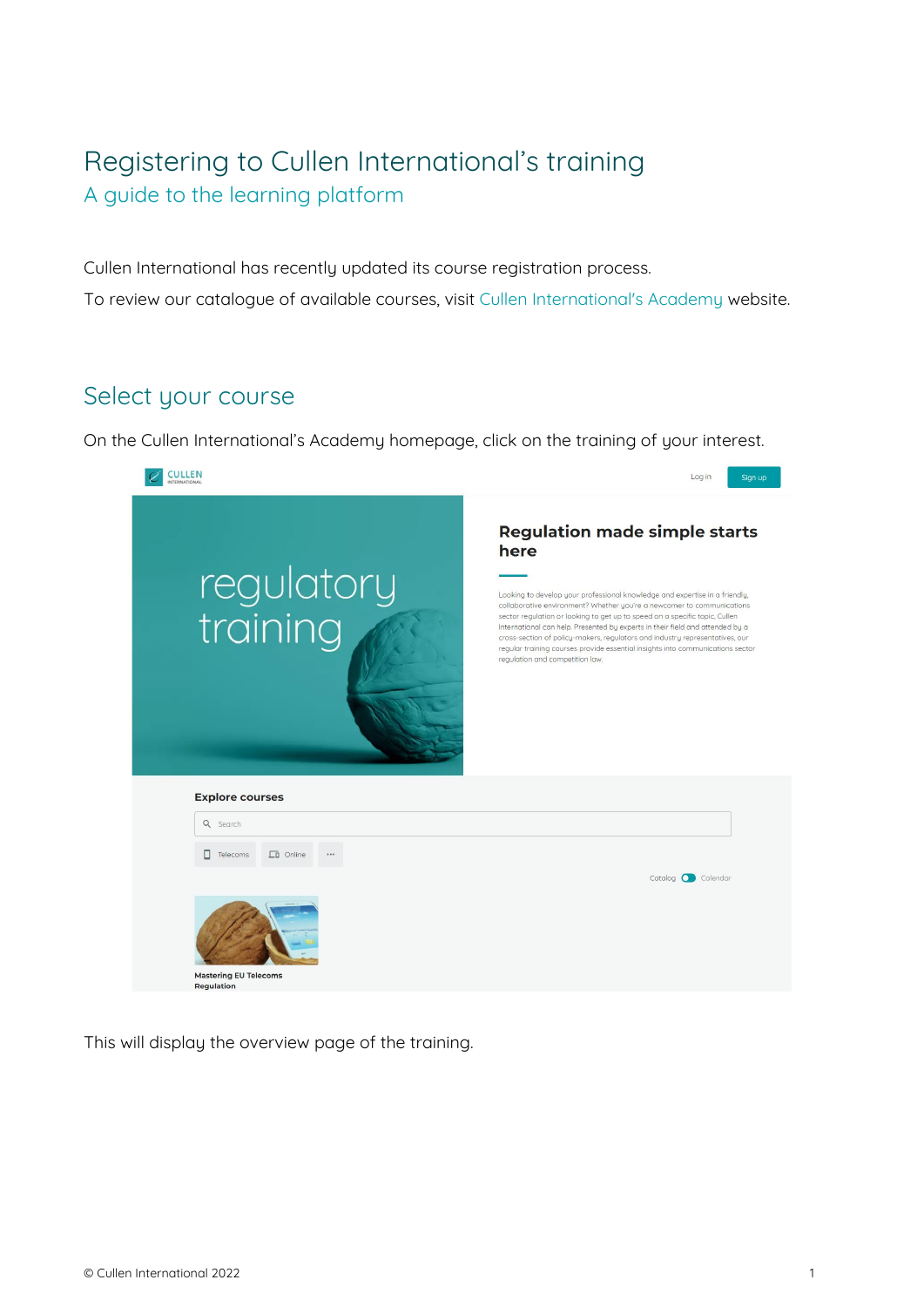To enroll to the training, select the edition of the training for which you would like to register in Schedule (if applicable) and click on Enroll.

| <b>Includes</b>                      |
|--------------------------------------|
| Certificate of completion<br>$\odot$ |
| About the course                     |
| Il, Online                           |
| Telecoms<br>$\odot$                  |
| English<br>⊕                         |
| <b>Schedule</b>                      |
| 3 May - 25 May 2022                  |
| 1,800€<br>2.178 € incl. VAT          |
|                                      |
|                                      |

Should you have any questions regarding the training, you are more than welcome to  $\theta$ address them to us using the Contact us button.

## Setting up your account

Fill in your information, tick the boxes to mark your acceptance of the privacy policy and the terms of use, and click on Sign Up.

| Sign up                                                                                            |                               |              |  |
|----------------------------------------------------------------------------------------------------|-------------------------------|--------------|--|
| First name*                                                                                        | Last name *                   |              |  |
| Email *                                                                                            | Company *                     |              |  |
| Job function *                                                                                     | Time zone *                   |              |  |
| Choose some options                                                                                | (UTC+01) Brussels - 17:20 CET | $\checkmark$ |  |
| $\Box$ I have read and accept the Privacy policy<br>$\Box$ I have read and accept the Terms of use |                               |              |  |
| Sign up                                                                                            |                               |              |  |
| Already have an account? Log in                                                                    |                               |              |  |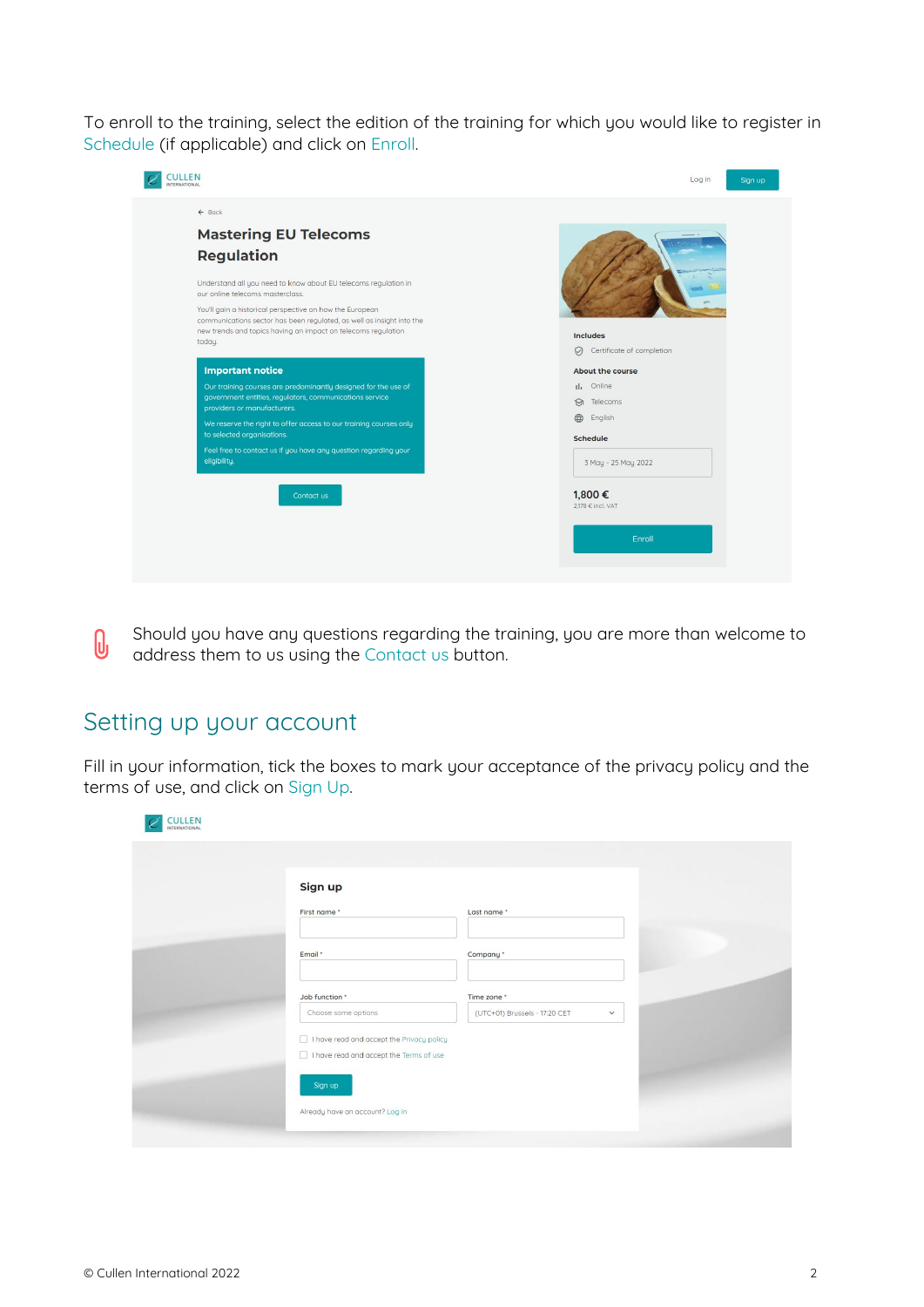

If you already have an account, just go to Log in at the bottom of the frame and log in using your credentials. In this case the following steps don't apply to you and you can directly go to the "Enroll in a course" section of this document.

Check your mailbox, an email has been sent to complete your registration.

| Thank you - please check your email to complete your<br>registration                                                                                                                                  |  |
|-------------------------------------------------------------------------------------------------------------------------------------------------------------------------------------------------------|--|
| Just one step remains to complete your registration. Please check your email to activate your<br>Cullen International Regulatory Academy account.<br>We will take you right back, where you left off! |  |
|                                                                                                                                                                                                       |  |

In the email you have received, click on Create password to create your personal password and complete your registration to our learning platform.

| I II I FN                                                                                                                                     |
|-----------------------------------------------------------------------------------------------------------------------------------------------|
| <b>Complete your registration</b>                                                                                                             |
|                                                                                                                                               |
| You have been registered at Cullen International Regulatory Academy as<br>To proceed with your registration, please create your own password. |
| Create password                                                                                                                               |
| If you are receiving this by mistake, please contact events@cullen-international.com.                                                         |

Once your password is created, you'll automatically be redirected to the Enroll in course page.